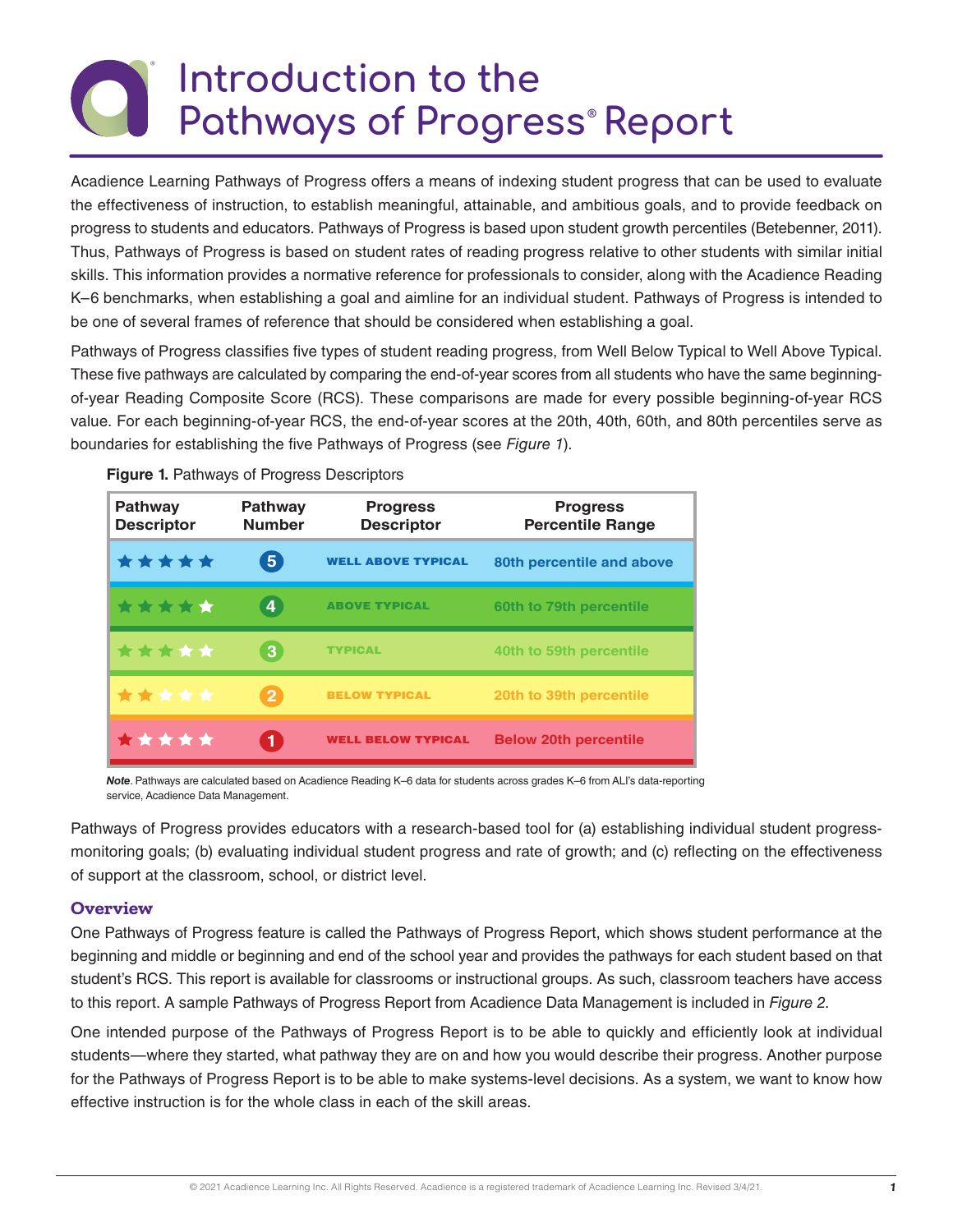Figure 2. Sample Pathways of Progress Report **Figure 2.** Sample Pathways of Progress Report

| Reading Composite<br>Beginning-of-year<br>Score<br>Bauey, Ernest<br>Name<br><b>BEGINNING OF YEAR</b><br>All pathways are based on<br>the beginning-of-year<br>END OF YEAR<br>composite score. | benchmark status and pathway                            |                                  |           |                          | Pathways of Progress <sup>®</sup> Report |                                             |                          | (indicated by number of stars) |           | associated pathway                               |                                                                    |
|-----------------------------------------------------------------------------------------------------------------------------------------------------------------------------------------------|---------------------------------------------------------|----------------------------------|-----------|--------------------------|------------------------------------------|---------------------------------------------|--------------------------|--------------------------------|-----------|--------------------------------------------------|--------------------------------------------------------------------|
|                                                                                                                                                                                               | BEGINNING OF YEAR                                       |                                  |           |                          |                                          | END OF YEAR<br>COMPONENT SCORE PATHWAYS     |                          |                                |           | Ō                                                | END OF YEAR<br>(ERALL PATHWAY                                      |
|                                                                                                                                                                                               | Reading<br>Composite<br>Score                           | ORF<br>Words<br>Correct<br>Score | Pathway   | ORF<br>Accuracy<br>Score | Pathway                                  | ORF<br>Retell<br>Score                      | Pathway                  | Maze<br>Adjusted<br>Score      | Pathway   | Reading<br>Composite<br>Score                    | Pathway                                                            |
|                                                                                                                                                                                               | ш<br>319                                                | 1361                             | $\bullet$ | 99%                      | $\boldsymbol{\circ}$                     | N<br>29                                     | $\overline{\phantom{0}}$ | 25                             | ◎         | ц<br>406                                         | ∗                                                                  |
| Bubgu, Patricia<br>COMPONENT SCORE PATHWAYS                                                                                                                                                   | 191                                                     | $\overline{6}$                   | G         | 98%                      | Θ                                        | Д<br>$\frac{5}{2}$                          |                          | $10\,$ D                       | G         | 235 <sub>D</sub>                                 | ⊀                                                                  |
| Corare, Shawn                                                                                                                                                                                 | 299                                                     | 31                               | €         | 99%                      | Ω                                        | $\Box$<br>88                                | ⊕                        | 35                             | ⊕         | $\mathbb{R}$<br>515                              | $\bigstar$<br>∗<br>∗<br>★<br>∗                                     |
| Daimble, Terry<br>Component score pathways are                                                                                                                                                | 204 <sub>D</sub>                                        | ш<br>1191                        | ⊕         | N<br>97%1                | Ø                                        | ш<br>42                                     | ●                        | $30\blacksquare$               | ⊕         | $\overline{\phantom{a}}$<br>419                  | ⊀<br>∗<br>∗<br>∗<br>∗                                              |
| Imblue, Frances<br>compared to other students with                                                                                                                                            | 399■                                                    | ш<br>141                         | Q         | 99%                      | ∞                                        | $\Box$<br>54                                | ◎                        | 26                             | Q         | $\overline{\phantom{a}}$<br>465                  | ⊀<br>⊀                                                             |
| Keilhauite, Benjamin<br>the same beginning-of-year<br>composite score.                                                                                                                        | 266                                                     | N<br>101                         | ◎         | L,<br>97%                | Θ                                        | Д<br>23                                     | Θ                        | $18\Box$                       | Θ         | o<br>315                                         | ⊀                                                                  |
| Liberty, Aaron                                                                                                                                                                                | 226 <sub>D</sub>                                        | N<br>101                         | ◙         | 99%                      | Θ                                        | L<br>42                                     | Θ                        | 26■                            | ©         | $\Box$<br>401                                    | ⊀<br>⊀<br>$\star$<br>∗                                             |
| Liquisil, Diane<br>proficiency, more growth is needed<br>To support overall reading                                                                                                           | Ц<br>368                                                | 163■                             | ⊕         | 98%                      | ◎                                        | $\overline{\phantom{a}}$<br>5               | ◎                        | 36                             | ⊕         | щ<br>545                                         | ∗<br>∗<br>$\bigstar$<br>∗                                          |
| Lumber, Marilyn<br>in a student's areas of relative weakness.                                                                                                                                 | P.<br>285                                               | ш<br>119                         | ◎         | 98%                      | ◙                                        | $\overline{\phantom{a}}$<br>38              | ◉                        | 22                             | ◙         | N<br>387                                         | ⊀<br>⊀                                                             |
| Minigh, Patricia                                                                                                                                                                              | Д<br>52                                                 | о<br>28                          | 0         | o<br>80%                 | ◎                                        | N<br>24                                     | Θ                        | $10\overline{D}$               | ●         | o<br>116                                         | ⊀<br>$\star$                                                       |
| Morrisonite, Earl<br>END OF YEAR                                                                                                                                                              | ш<br>422                                                | 146                              | $\bullet$ | 100%                     | $\bullet$                                | $\Box$<br>54                                | ◎                        | щ<br>$\overline{2}$            | G         | ш<br>470                                         | ⊀<br>$\star$                                                       |
| Carol<br>Mossgate,<br><b>OVERALL PATHWAY</b>                                                                                                                                                  | Ц<br>384                                                | 144                              | ◎         | 100%                     | ◎                                        | ш<br>45                                     | ◎                        | щ<br>57                        | ⊕         | ш<br>502                                         | ∗<br>$\star$<br>$\star$<br>$\star$                                 |
| Odinite, Ann<br>A student's overall pathway is based                                                                                                                                          | Ц<br>404                                                | 181                              | ⊕         | 99%                      | ◙                                        | $\Box$<br>$\frac{8}{4}$                     | $\bullet$                | 40                             | ◎         | ш<br>549                                         | ∗<br>∗<br>⊀<br>★<br>∗                                              |
| Pearl, Edward<br>on the student's end-of-year composite                                                                                                                                       | Д<br>165                                                | Д<br>781                         | ◙         | 94% <sub>D</sub>         | G                                        | N<br>29                                     | ◎                        | $16\Box$                       | Q         | o<br>272                                         | ⊀<br>$\star$                                                       |
| Plagiofeld, Susan<br>score compared to other students                                                                                                                                         | 476                                                     | 206■                             | ©         | 99%                      | Ø                                        | $\overline{\phantom{a}}$<br>73              | €                        | 36                             | ◎         | L<br>608                                         | ∗<br>★<br>$\star$<br>$\star$<br>$\star$                            |
| Resoble, Martin<br>with the same beginning-of-year<br>composite score.                                                                                                                        | 328                                                     | 131                              | ◉         | 98%                      | Θ                                        | 口<br>$\overline{21}$                        | c                        | 38                             | ⊕         | Ц<br>429                                         | ∗<br>$\bigstar$<br>$\star$                                         |
| Roacoff, Cheryl                                                                                                                                                                               | 195 <sub>D</sub>                                        | о<br>71                          | Θ         | 97% D                    | Ø                                        | N<br>27                                     | ◙                        | 20 <sub>2</sub>                | ◙         | $\Box$<br>301                                    | ⊀<br>$\star$                                                       |
| Juan<br>Rocksa,                                                                                                                                                                               | щ<br>402                                                | ш<br>86                          | ◎         | 100%                     | ◎                                        | ш<br>$\overline{40}$                        | ◙                        | 22                             | Θ         | $\Box$<br>474                                    | ×<br>$\star$                                                       |
| Rutqua, Ernie<br>Explanatory information to                                                                                                                                                   | ш<br>497                                                | ш<br>181                         | ❺         | 99%                      | ◎                                        | $\Box$<br>86                                | ◎                        | 38                             | ◙         | Ц<br>617                                         | ★<br>**<br>$\star$<br>¥                                            |
| Tieye, Eric<br>assist in navigating and                                                                                                                                                       | Ш<br>385                                                | 166■                             | ©         | 100%                     | ◎                                        | $\overline{\phantom{a}}$<br>76              | $\bullet$                | 29                             | ◎         | $\overline{\phantom{a}}$<br>554                  | ★<br>$\star$<br>∗                                                  |
| Variscite, Irene<br>interpreting the information                                                                                                                                              | Ц<br>312                                                | 107 <b>a</b>                     | Θ         | 98%                      | Θ                                        | $\overline{\phantom{a}}$<br>$\overline{40}$ | Ø                        | 25                             | ◎         | 391                                              | ⊀<br>$\star$                                                       |
| Viam, Patricia                                                                                                                                                                                | 122                                                     | Д<br>68                          | ◙         | 99%                      | ©                                        | L.<br>75                                    | ©                        | 17 <sub>D</sub>                | ●         | 398                                              | $\star$<br>$*$<br>$\star$<br>$\star$                               |
| Viviol, Terry                                                                                                                                                                                 | 281                                                     | 55                               | ©         | 98%                      | Ø                                        | $\Box$<br>51                                | €                        | 32                             | $\bullet$ | 489                                              | $\star$<br>$\star$<br>$\star$<br>$\star$                           |
| Wintan, Janet                                                                                                                                                                                 | 446                                                     | 195■                             | ⊕         | Ш<br>99%                 | Ø                                        | $\Box$<br>46                                | Ø                        | 45                             | ©         | 579                                              | $\star$<br>$\star$<br>$\star$                                      |
|                                                                                                                                                                                               | At or Above Benchmark / Likely to Need Core Support     |                                  |           |                          |                                          |                                             |                          |                                |           |                                                  | Rate of progress compared to students with similar initial skills: |
| Key for                                                                                                                                                                                       | Below Benchmark / Likely to Need Strategic Support      |                                  |           |                          |                                          | Key for interpreting the                    |                          |                                |           | WELL ABOVE TYPICAL                               | ×<br>$\star$<br><b>LO</b>                                          |
| benchmark status<br>interpreting the                                                                                                                                                          | Well Below Benchmark / Likely to Need Intensive Support |                                  |           |                          |                                          | pathway number and<br>the star rating       |                          |                                |           | TYPICAL<br><b>BELOW TYPICAL</b><br>ABOVE TYPICAL | ∗<br>$\mathbf{r}$<br>္ဂ<br>N                                       |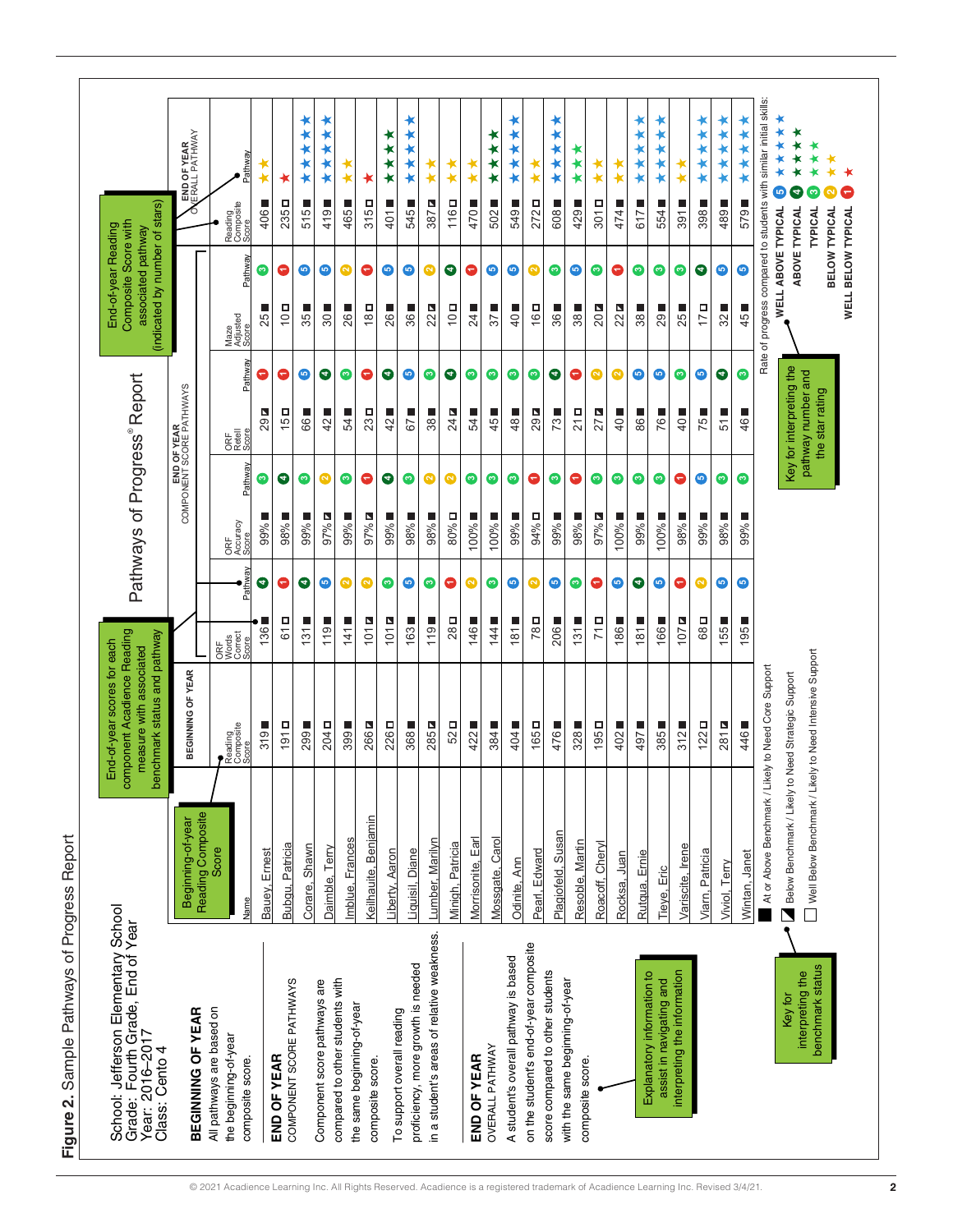# **Using Pathways of Progress for Evaluating Students' Progress**

When using Pathways of Progress Reports to evaluate student progress within classrooms, the pathways are evaluated relative to typical progress for students with the same initial skill. We can describe the progress the student has made across the school year in this context. Evaluation of progress can be done at the individual student level and the classroom level.

When interpreting the Pathways of Progress Report, follow these steps:

- **1. Review the RCS pathway for each student.** The number of stars corresponds to the Pathway of Progress (e.g., three stars for Pathway 3). The pathway for the RCS represents the overall progress each student made relative to other students with the same beginning-of-year RCS.
- **2. Review the component measure scores for each student.** The end-of-year component scores and pathways (circled number[s]) are reported for each student. The symbols next to each score correspond to the student's benchmark status on that score. The component measure pathways and whether or not the student reached the end-of-year benchmark for component measures can contribute to understanding the overall pathways.

#### **Individual Student Analysis Case Examples**

Case examples from the sample Pathways of Progress Report in *Figure 2* illustrate the possibilities for interpretation. Ernie Rutqua and Eric Tieye are both students who started the year At or Above Benchmark on the RCS, made Well Above Typical progress overall, and made at least Typical Progress over the year on the component skill measures. These students also ended the year At or Above Benchmark on the RCS and the component measures. The pattern for these students indicates that the reading instruction they received met their needs.

| Name          | Reading<br>Composite<br>Score | ORF<br>Words<br>Correct<br>Score | Pathway | ORF<br>Accuracy<br>Score | Pathway | <b>ORF</b><br>Retell<br>Score | Pathwav | Maze<br>Adiusted<br>Score | Pathwav I | Reading<br>Composite<br>Score | Pathway |
|---------------|-------------------------------|----------------------------------|---------|--------------------------|---------|-------------------------------|---------|---------------------------|-----------|-------------------------------|---------|
| Rutgua, Ernie | 4971                          | 181                              |         | $99\%$                   | 3       | 861                           |         | 38                        | 3         | 617                           |         |
| Tieye, Eric   | 385                           | $166$ $\blacksquare$             |         | 100%■                    | 3       | 76 ⊾                          |         | 29                        |           | 554 <sub>1</sub>              |         |

Martin Resoble also started and ended the year At or Above Benchmark on the RCS, but made Typical Progress overall. His ORF Retell score at the end of the year was Well Below Benchmark and he made Well Below Typical Progress on this component skill as well as Well Below Typical Progress on ORF Accuracy. This pattern is of concern and should be examined further.

| <b>Name</b>     | Reading<br>Composite<br>Score | <b>ORF</b><br>Words<br>Correct<br>Score | Pathway | ORF<br>Accuracy<br>Score | Pathway | <b>ORF</b><br>Retell<br>Score | Pathwav | Maze<br>Adiusted<br>Score | Pathway I | Reading<br>Composite<br>Score | Pathway |
|-----------------|-------------------------------|-----------------------------------------|---------|--------------------------|---------|-------------------------------|---------|---------------------------|-----------|-------------------------------|---------|
| Resoble, Martin | 328                           | 31                                      |         | $98\%$ $\blacksquare$    |         | $\Omega$                      |         | 38 <sub>1</sub>           |           | 429 F                         |         |

Patricia Bubgu started the year Well Below Benchmark on the RCS, made Well Below Typical Progress overall, and ended the year Well Below Benchmark on the RCS. Despite her At or Above Benchmark score and Above Typical Progress on ORF Accuracy at the end of the year, her end-of-year ORF Words Correct, Retell, and Maze adjusted scores indicate a need for instructional support. This pattern suggests that the instructional support in reading was either ineffective for Patricia or that other factors prevented her from benefitting from instruction (e.g., high rates of absence).

| <b>Name</b>     | Reading<br>Composite<br>Score | ORF<br><b>Words</b><br><b>I</b> Correct<br>Score | Pathway | ORF<br>Accuracy<br>Score | Pathwav        | <b>ORF</b><br>Retell<br>Score | Pathwav | Maze<br>Adiusted<br>Score | Pathway Score | Reading<br>Composite | Pathway |
|-----------------|-------------------------------|--------------------------------------------------|---------|--------------------------|----------------|-------------------------------|---------|---------------------------|---------------|----------------------|---------|
| Bubgu, Patricia | $191$ $\Box$                  | $\Box$<br>61                                     |         | 98%                      | $\overline{4}$ | 15L                           |         | $10\Box$                  |               | ם 235                |         |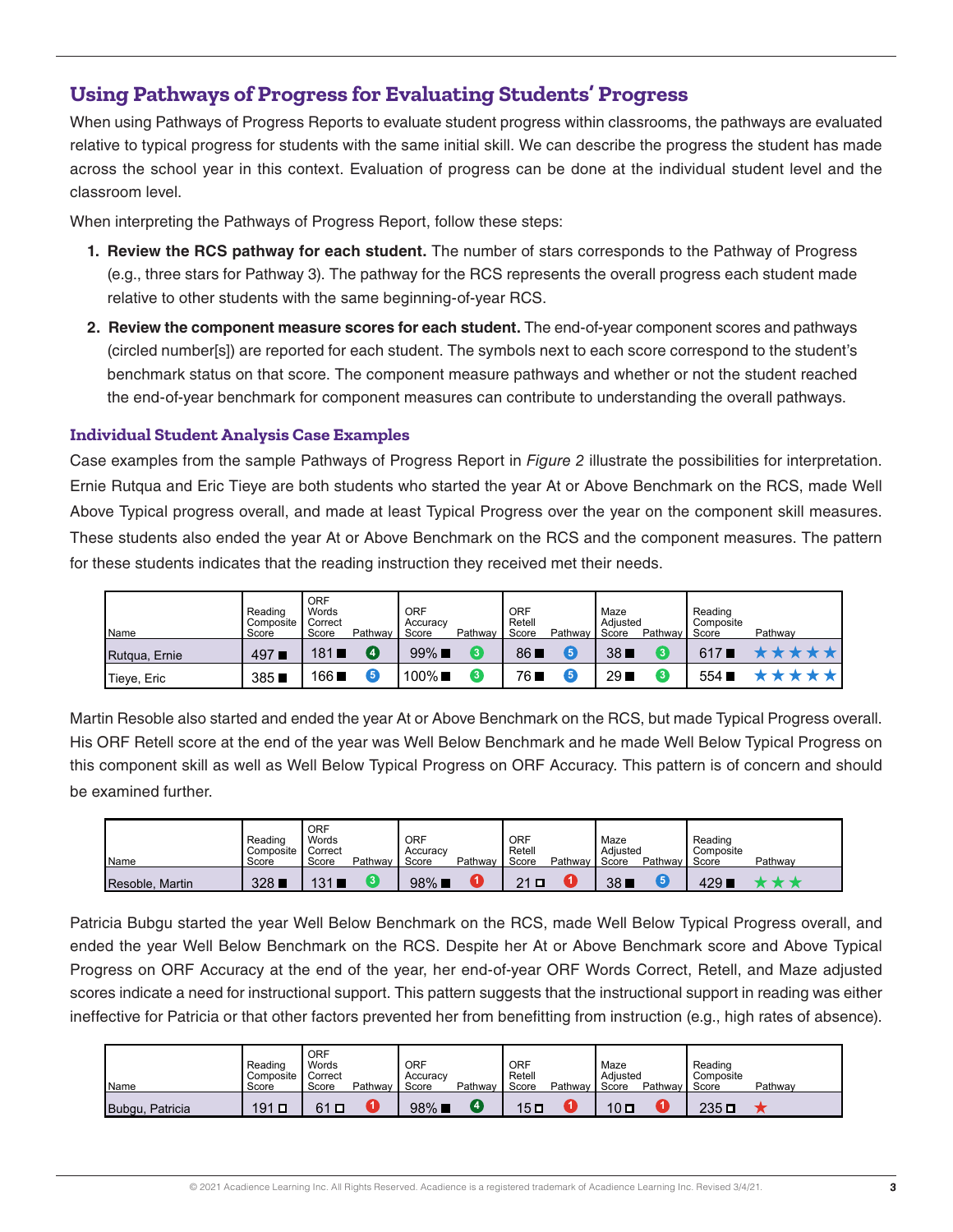Benjamin Keilhauite started the year Below Benchmark on the RCS and made Well Below Typical Progress overall. His end-of-year RCS and all of the component measure scores indicate a need for instructional support. This pattern suggests that reading instruction was either ineffective for reducing risk for Benjamin or that other factors prevented him from benefitting from instruction.

|                      | Reading<br>Composite | <b>ORF</b><br>Words<br>Correct |         | ORF<br>Accuracy       |         | ORF<br>Retell |         | Maze<br>Adiusted |           | Reading<br>Composite |         |
|----------------------|----------------------|--------------------------------|---------|-----------------------|---------|---------------|---------|------------------|-----------|----------------------|---------|
| <b>Name</b>          | Score                | Score                          | Pathway | Score                 | Pathway | Score         | Pathwav | Score            | Pathway I | Score                | Pathway |
| Keilhauite, Beniamin | $266$ $\blacksquare$ | $101$ $\blacksquare$           |         | $97\%$ $\blacksquare$ |         | $23\Box$      |         | 18口              |           | 315 ם                |         |

Terry Daimble, Aaron Liberty, and Patricia Viarn all started the year Well Below Benchmark on the RCS. These students made Above or Well Above Typical Progress overall. Aaron made at least Typical Progress on all component measures and ended the year At or Above Benchmark on the RCS, while Terry made at least Typical Progress on all component measures except for ORF Accuracy, but also ended the year At or Above Benchmark on the RCS. Patricia made at least Typical Progress on all but one component measure, ORF Words Correct. The pattern of performance for these students indicates reading instruction was generally effective in reducing overall risk and contributed to them meeting the RCS benchmark at the end of the year. Despite the overall reduction of risk, Patricia's end-of-year component measure scores suggest she continues to need intensive instructional support in two key skill areas.

| <b>Name</b>     | Reading<br>Composite<br>Score | ORF<br>Words<br>Correct<br>Score | Pathway | ORF<br>Accuracy<br>Score | Pathway | <b>ORF</b><br>Retell<br>Score | Pathway            | Maze<br>Adiusted<br>Score | Pathwav I | Reading<br>Composite<br>Score | Pathway |
|-----------------|-------------------------------|----------------------------------|---------|--------------------------|---------|-------------------------------|--------------------|---------------------------|-----------|-------------------------------|---------|
| Daimble, Terry  | $204$ D                       | 119                              | 5       | $97\%$ $\blacksquare$    |         | $42 \blacksquare$             | (4)                | $30 \blacksquare$         | 6         | 419                           |         |
| Liberty, Aaron  | $226$ $\square$               | 101<br>Z                         | 3.      | $99\%$                   | Ø       | 42 ∎                          | $\left( 4 \right)$ | 26I                       | 6         | 4011                          |         |
| Viarn, Patricia | $122$ $\square$               | $68\Box$                         |         | $99\%$                   | 6       | 75                            |                    | ם 17                      | 【4        | 3981                          |         |

#### **Classroom Level Analysis**

Now, we will use this same report (*Figure 2*) to illustrate how to examine these data for classroom systems. There are several ways to examine these data for classroom analysis, but one place to start is to examine end-of-year outcomes relative to both the RCS benchmark and pathway. In this classroom, 17 of the 24 students (71%) were At or Above Benchmark on the RCS at the end of the year. Of these 17 students, most of them (13; 76%) made at least Typical Progress over the course of the year. All six of the students who ended the year Below or Well Below Benchmark on the RCS made Below or Well Below Typical progress. Overall, slightly over half (54%) of students in this classroom made Typical Progress or better. Of these students, most of them made Above Typical or Well Above Typical Progress. However, 46% of the students in this classroom made Below Typical or Well Below Typical Progress, which is of concern.

We can also examine the information in this report with respect to specific skill areas. Instruction appears to be having a good impact on accurate word reading—end-of-year scores are At or Above Benchmark for ORF Accuracy for most (79%), but not all, students. Of the five students who ended the year Below or Well Below Benchmark on ORF Accuracy, three of them are very close to the benchmark of 98% accuracy. In addition, when considering all of the students in this classroom, most (71%) are making Typical Progress or better (Pathway 3, 4, or 5) on this skill.

Another area of relative strength is in regard to reading for meaning and talking about what has been read. Most students made Typical Progress or better (Pathway 3, 4, or 5) with respect to ORF Retell and Maze. Furthermore, most students who made Above or Well Above Typical Progress on both measures earned At or Above Benchmark scores at the endof-year assessment for both indicators of reading comprehension (Maze and Retell).

However, there is a target of opportunity related to accurate and fluent reading of connected text, in particular for students who began the year Below or Well Below Benchmark on the RCS. A target of opportunity is a skill area where instruction could be improved by increasing the focus of instruction, opportunities for practice, and the explicitness of instruction to improve outcomes. Most students (6 of 10; 60%) who began the year Below or Well Below Benchmark on the RCS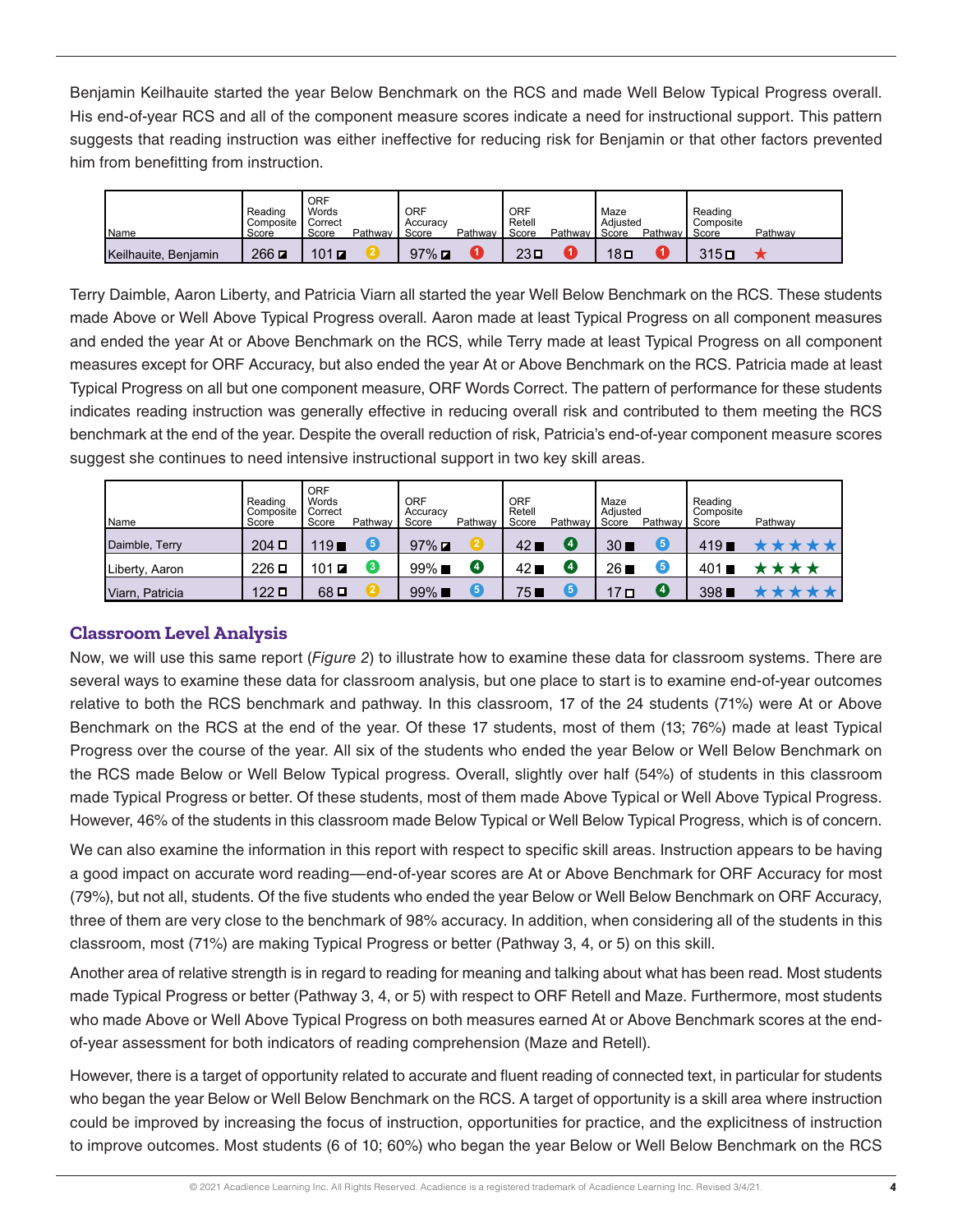made Below Typical or Well Below Typical Progress (Pathway 1 or 2) on ORF Words Correct, and three of these six students also made Below Typical or Well Below Typical Progress on ORF Accuracy. Yet, 64% of students who began the year At or Above Benchmark on the RCS made Above or Well Above Typical Progress (Pathway 4 or 5) on ORF Words Correct. While we would not want the teacher to reduce the focus on reading for meaning, a target of opportunity is to provide an increased instructional focus on fluent word reading and accurate decoding.

## **Considerations for Use**

Important considerations when reviewing the Pathways of Progress Report include the accuracy of scores and the Highly Skilled Learners criteria.

#### **Accuracy of Scores**

Do you have confidence in the accuracy of the student scores on which the pathway is based? If yes, proceed with interpreting the Pathways of Progress Report. If no, then retest with alternate materials to validate those scores (see the discussion of Step 2 of the Outcomes-Driven Model in Chapter 1 of the *Acadience Reading K–6 Assessment Manual*; Good et al., 2021). The accuracy of scores may be called into question for a variety of reasons including: (a) suspected data entry error, (b) an error in the standard administration, or (c) an unusual pattern across students or teachers (i.e., unexpectedly low or high scores compared to past scores). The need to check the accuracy of scores should occur rarely. It is important to train assessors to administer and score the assessment with accuracy. Refresher trainings and checking administration and scoring accuracy through the use of the Acadience Reading Assessment Accuracy Checklists is strongly recommended (see Chapter 2 of the *Acadience Reading K–6 Assessment Manual*).

### **Reviewing Results for Highly Skilled Learners**

Highly Skilled Learners are students who are solidly on track in learning basic early literacy and reading skills and are very likely to stay on track in the following year. The Highly Skilled Learners criteria in *Table 1* are based upon end-ofyear reading expectations for each grade level. Values in bold correspond to Above Benchmark performance (i.e., the 60th percentile or higher on national norms); values in italics correspond to performance at or above the benchmark for each grade level.

Highly Skilled Learners are those students in grades K–6 whose Acadience Reading benchmark scores are all equal to or higher than the scores reported in *Table 1*. A student must meet the Highly Skilled Learners criteria for *each measure* listed in *Table 1*, for the grade in question, in order to meet the Highly Skilled Learners criteria.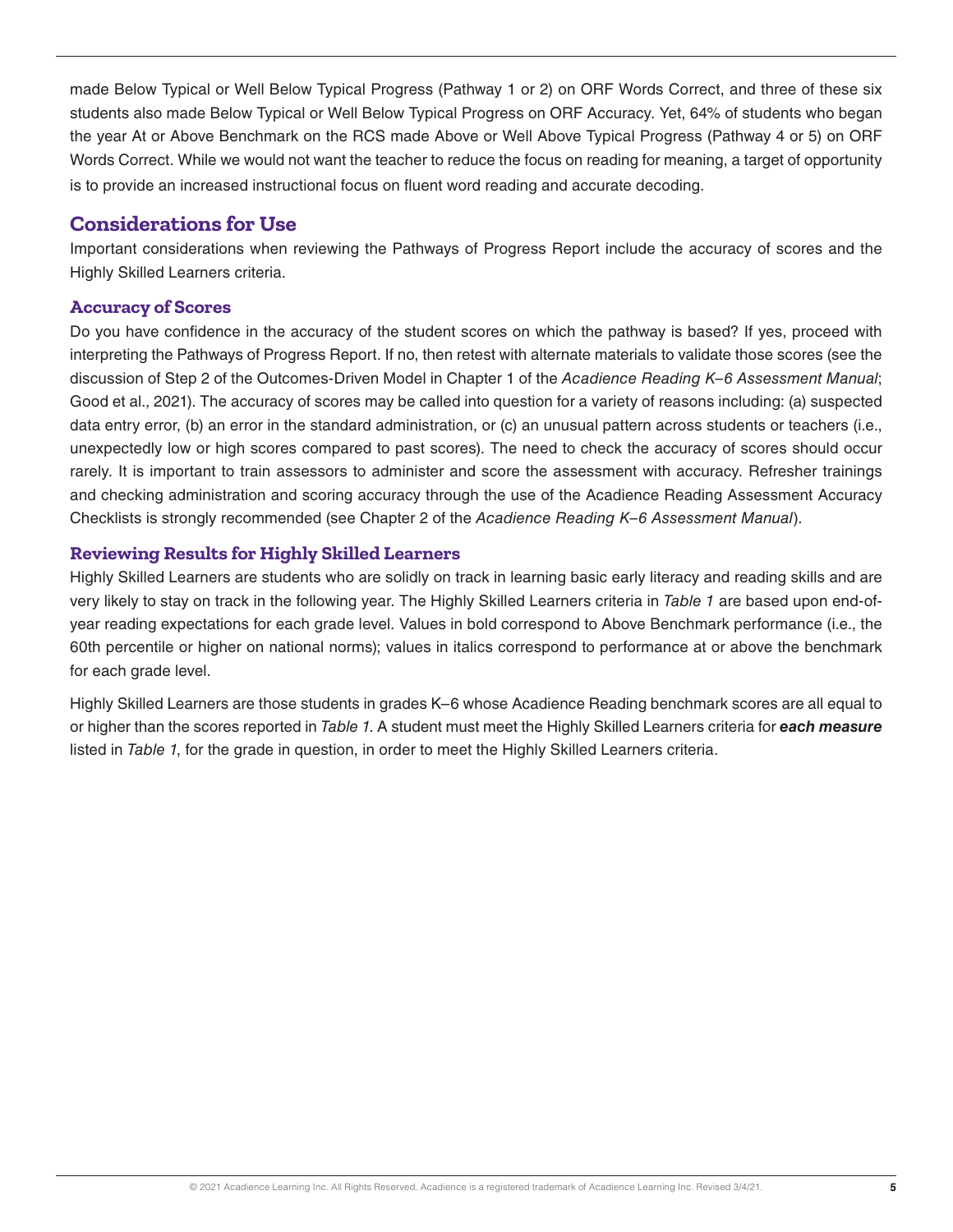| Grade                     | <b>RCS</b> | <b>PSF</b>               | <b>NWF</b><br><b>CLS</b> | <b>NWF</b><br><b>WWR</b> | ORF | Accuracy | Retell | Maze                     |
|---------------------------|------------|--------------------------|--------------------------|--------------------------|-----|----------|--------|--------------------------|
| K                         | 152        | 40                       | 40                       | $\overline{4}$           | ٠   | ٠        | ٠      | ٠                        |
| $\mathbf{1}$              | 208        | $\overline{\phantom{a}}$ | 58                       | 13                       | 67  | 97       | 15     | $\overline{\phantom{a}}$ |
| $\overline{c}$            | 287        | ٠                        | $\overline{\phantom{a}}$ | ٠                        | 104 | 99       | 27     | ٠                        |
| $\ensuremath{\mathsf{3}}$ | 405        | $\overline{\phantom{a}}$ | $\overline{\phantom{a}}$ | $\overline{\phantom{a}}$ | 118 | 97       | 30     | 23                       |
| $\overline{4}$            | 446        | ٠                        | $\overline{\phantom{a}}$ | $\overline{\phantom{a}}$ | 133 | 98       | 33     | 28                       |
| $\sqrt{5}$                | 466        | $\overline{\phantom{a}}$ | $\overline{\phantom{a}}$ | $\overline{\phantom{a}}$ | 143 | 99       | 36     | 28                       |
| $6\phantom{1}6$           | 478        |                          | $\overline{\phantom{0}}$ | ٠                        | 151 | 98       | 32     | 30                       |

**Table 1.** Acadience Reading Scores for Highly Skilled Learner Criteria

*Note.* The criteria are subject to change from year to year. RCS = Reading RCS; PSF = Phoneme Segmentation Fluency; NWF CLS = Nonsense Word Fluency Correct Letter Sounds; NWF WWR = Nonsense Word Fluency Whole Words Read; ORF Word Correct = Oral Reading Fluency Words Correct. Values in bold correspond to Above Benchmark performance (i.e., the 60th percentile or higher using national norms). Values in italics correspond to performance at or above the benchmark for the grade level. For the Highly Skilled Learner criteria for prior years, e-mail info@acadiencelearning.org.

For grades K–1, students may meet the Highly Skilled Learners criteria only at the end of the year, because the measures and the RCS change during the course of the year. For grade 2, students may meet the Highly Skilled Learners criteria at the middle or end of the year (but not at the beginning of the year), because the measures and RCS remain consistent between the middle and end of the year. For grade 3–6, students may meet the Highly Skilled Learners criteria at the beginning, middle, or end of the year, because the measures and RCS remain consistent over the year.

In our analysis, students who met the Highly Skilled Learners criteria at the end of one school year had the following outcomes at the end of the next school year (averaged across grades; exact percentages varied somewhat by grade):

- 69% earned scores at or above the 80th percentile the following year,
- 70% met the Highly Skilled Learners criteria the following year,
- 91% earned scores in the Above Benchmark range (60th percentile or higher) the following year, and
- 99% earned scores in the At or Above Benchmark range the following year.

These percentages are consistent even if the student met the Highly Skilled Learners criteria at the end of the year and had made Below Typical or Well Below Typical Progress (Pathways 1 or 2) over the course of the year. Consequently, for the purpose of summarizing the number of students who have made adequate progress, students who meet the Highly Skilled Learners criteria will be assigned to Pathway 3 (Typical Progress) or higher at the end of the year. For example, if a student who is a Highly Skilled Learner is on the Below Typical Progress pathway (Pathway 2) at the end of the year, they will be assigned to Pathway 3 for reporting purposes. If a student who is a Highly Skilled Learner achieves Above Typical Progress (Pathway 4) or Well Above Typical Progress (Pathway 5), then no changes will be made to their Pathway for reporting purposes.

For some students who meet the Highly Skilled Learners criteria, it may be appropriate to shift instructional emphasis to more advanced skills in the scope and sequence of basic early literacy and reading skills—and potentially to skills above their grade placement. For example, kindergarten students who meet the Highly Skilled Learners criteria and have very high skills in phonemic awareness and basic phonics may benefit more from an instructional emphasis on advanced decoding and overall reading proficiency instead of continued emphasis on phonemic awareness and basic phonics. Likewise, for students in first grade and above who meet the Highly Skilled Learners criteria and have high